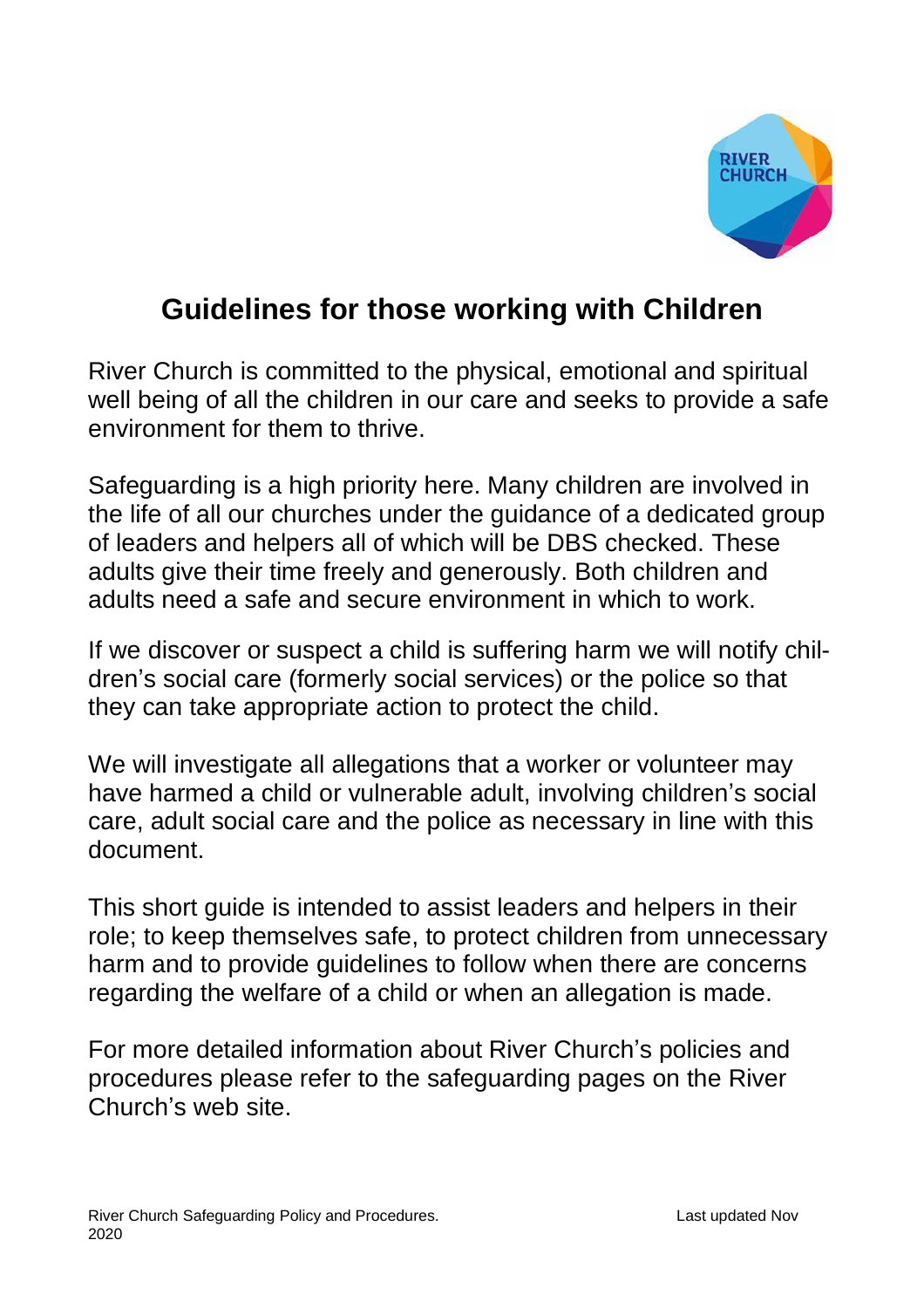# **Good Practice**

### **You should**:

- Treat all children and young people with respect and dignity.
- Watch your own language, tone of voice and body language.
- Aim to work within sight of another adult.
- Inform another adult when you take a child to the toilet, if possible, arrange toilet breaks and go in groups.
- If possible, ensure there are both male and female workers.
- Respond warmly if a child needs comforting, make sure there are other adults around.
- Administer any necessary first aid with other adults around.
- When it is necessary to restrain a child, who is harming themselves or others, use the least possible force. Inform the parents as soon as possible.
- Record any concerns/accidents/incidents with your team leader, sign and date any records.
- Avoid being on your own with a child.
- Report any unsafe practices to the safeguarding-coordinator.

#### **You should not**:

- Use physical punishment. This is illegal.
- Invade a child's privacy whilst toileting.
- Touch a child inappropriately or obtrusively.
- Ridicule or reject a child.
- Show favouritism to one child or group of children.
- Invite a child or young person to your home alone.
- Allow unknown adults unsupervised access to the children.
- Permit abusive peer activity e.g., bullying.

All children must be signed in and out by their parents. Young people (over 11) must sign themselves in. Registers will be stored in the church office.

# **Staffing Levels guidelines:**<br>0-2 yrs 1 adult for every 3 c

- 1 adult for every 3 children 1:3
- 2-3 yrs 1 adult for every 4 children 1:4
- 3-8 yrs 1 adult for every 8 children 1:8
- 8+ years 1 adult for the first 8 children, with an extra person needed for each extra 12 children.

However, each group should aim to have at least 2 adults, ideally 1 male and 1 female.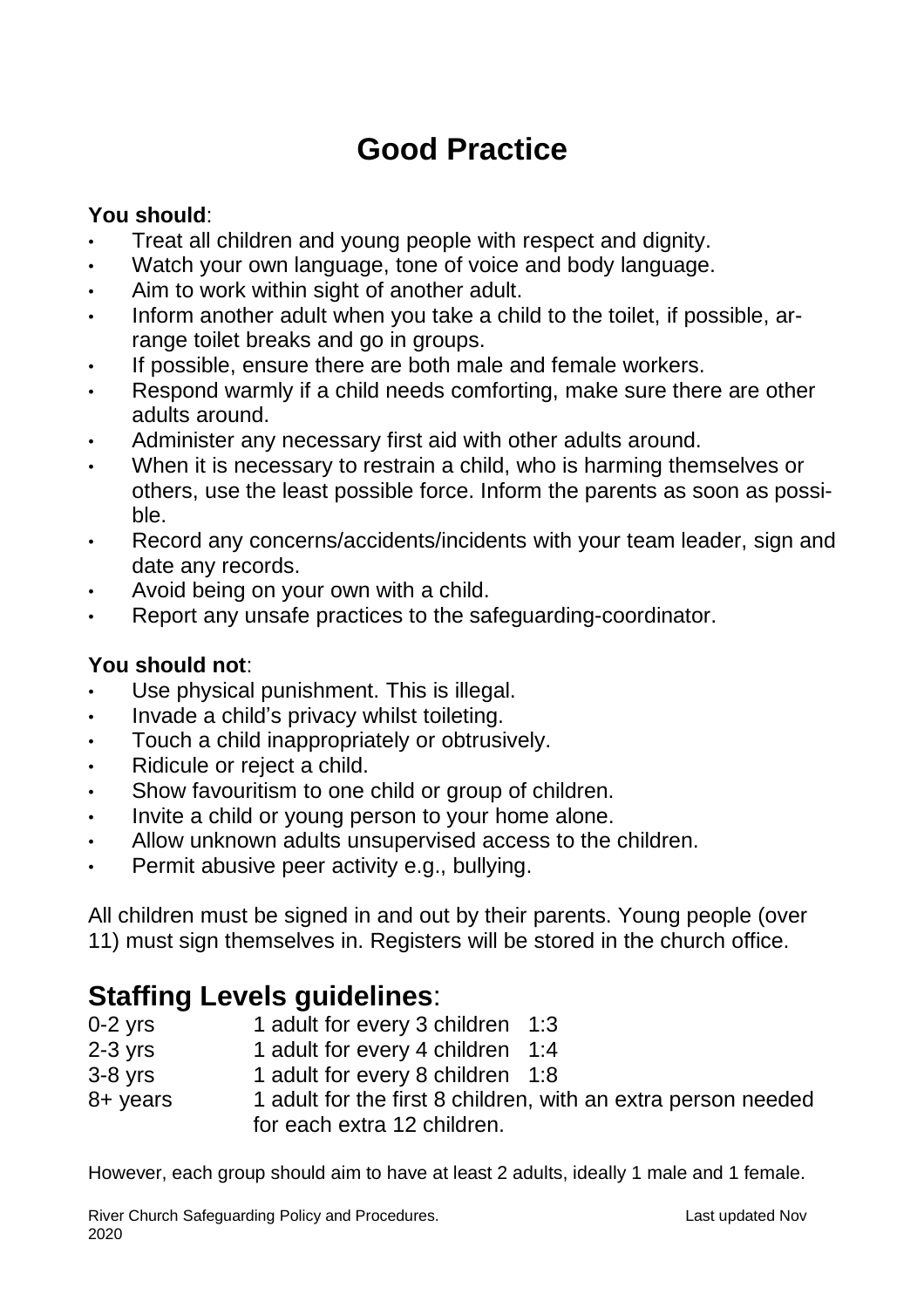Young people aged 16-17 may count as an adult helper but should not be left unsupervised. Young people under 16 may help but do not count and may not be given responsibility for children.

# **What to do if.....**

## **A child discloses information about possible abuse:**

- Listen carefully and stay calm.
- Do not interrogate the child but question normally without pressure in order to be sure you understand what is being said.
- Do not put words into the child's mouth.
- Reassure the child that they have done the right thing.
- Never promise to keep a secret but tell the child you must pass the information on, but that you will only tell those who need to know. Tell them who you will speak to.
- Make notes of the date, time, place and what was said and done immediately after the event, not during. Sign the report.
- Do **not** speak to parents unless advised to do so.

Do **not** investigate concerns or allegations yourself, but report immediately to the congregational safeguarding coordinator or deputy. Do not speak to anyone outside the investigation, including the parents/carers.

## **You are concerned that a child may be suffering from abuse**:

If a child has an unexplained physical injury, symptoms of neglect or where there are concerns about emotional or other abuse:

- Document your concerns, with dates.
- If the child is in immediate danger call the appropriate emergency services.
- Inform your team leader or church safeguarding co-ordinator.
- If your safeguarding co-ordinator or deputy are not available, contact River Church's safeguarding officer or trustee with responsibility for safeguarding. If none of these are available contact Thiirtyone:eight (Formally CCPAS) for advice.
- Do not talk to the parents/carers unless advised to do so.

## **Remember to follow the 4 Rs:**

River Church Safeguarding Policy and Procedures. The Contract of Last updated Nov 2020 **R**ecognise that abuse may have taken place.